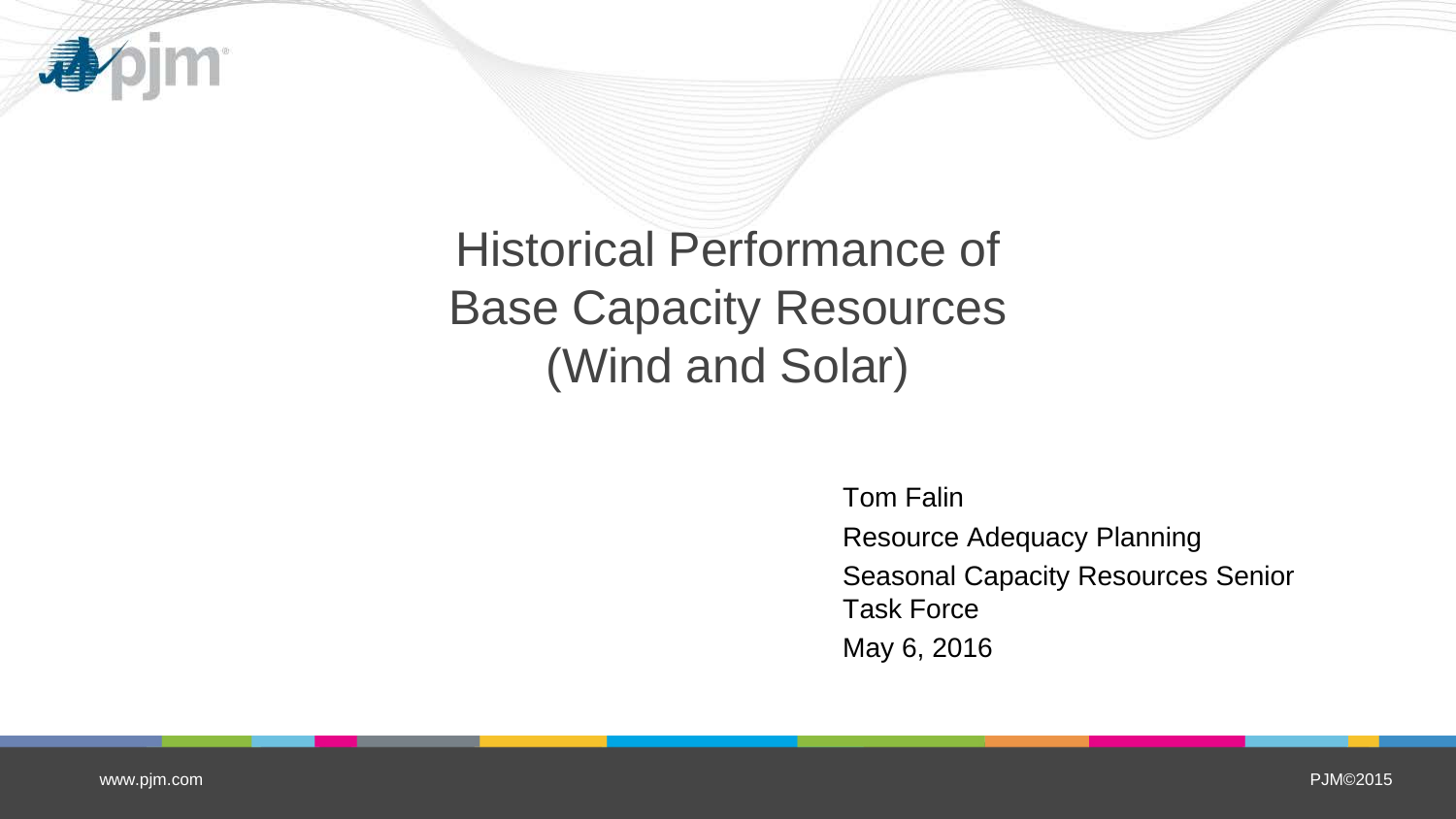

### Performance Measures

PJM examined the performance of wind and solar resources over two sets of hours:

- 1. Suggested Intermittent Performance Hours under CP
	- Period covered is 6/1/2013 2/29/2016
	- All days in Jan. and Feb. HE 0600-0900 and 1800-2100 (1424 total hours)
	- All days in June, July and Aug. HE 1500-2000 (1656 total hours)
- 2. All hours in which load exceeded the 50/50 W/N seasonal peak (hours associated with loss of load risk)
	- Period covered is 6/1/2008 12/31/2015
	- 68 summer hours exceeded the 50/50 W/N summer peak
	- 143 winter hours exceeded the 50/50 W/N winter peak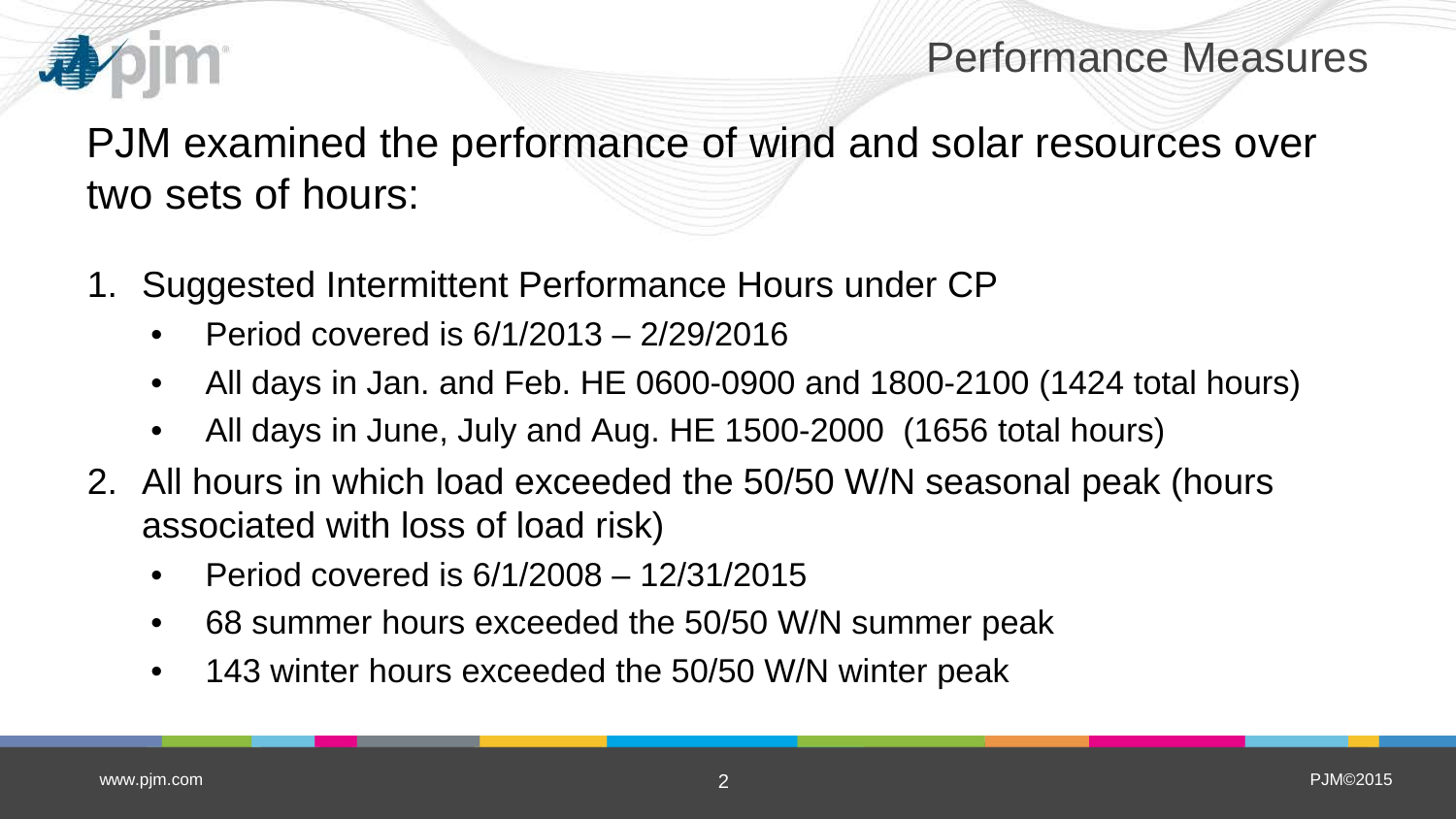

### Intermittent Unit Capacity Factors CP Performance Hours

| <b>Unit Type</b> | <b>Summer Hours</b> |      | <b>Winter Hours</b> |                                              | <b>All Hours</b> |      |
|------------------|---------------------|------|---------------------|----------------------------------------------|------------------|------|
|                  |                     |      |                     | Average Median Average Median Average Median |                  |      |
| Wind             | 15.0                | 74   | 39.0                | 33.3                                         | 26.2             | 14.8 |
| Solar            | 30.1                | 24.8 | 2.0                 | 0.0 <sub>1</sub>                             | 17.0             | 2.7  |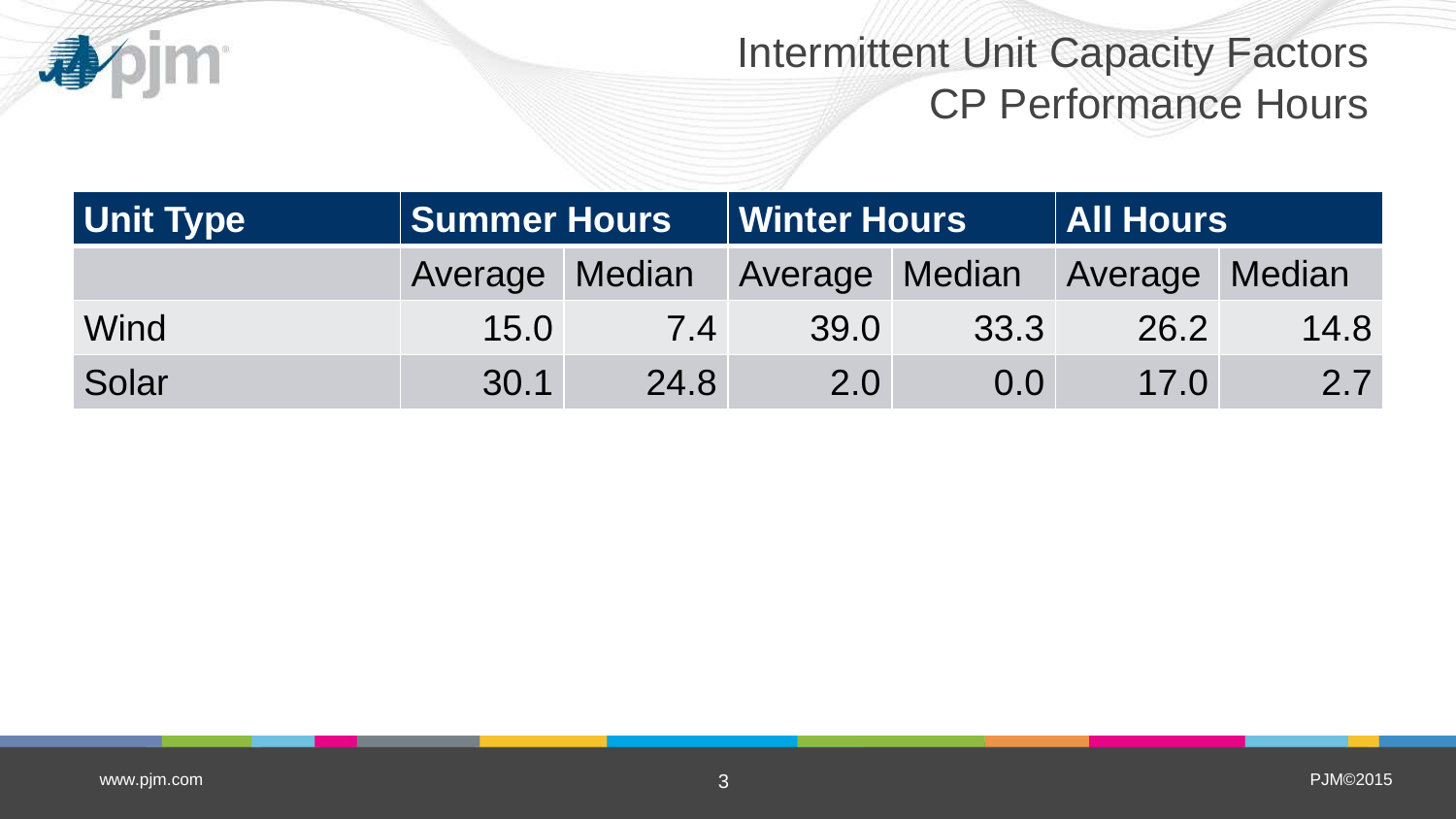## Wind Performance in CP Hours Capacity Factor Data Profile

#### **Wind Performance Across all CP hours 2013-2016**

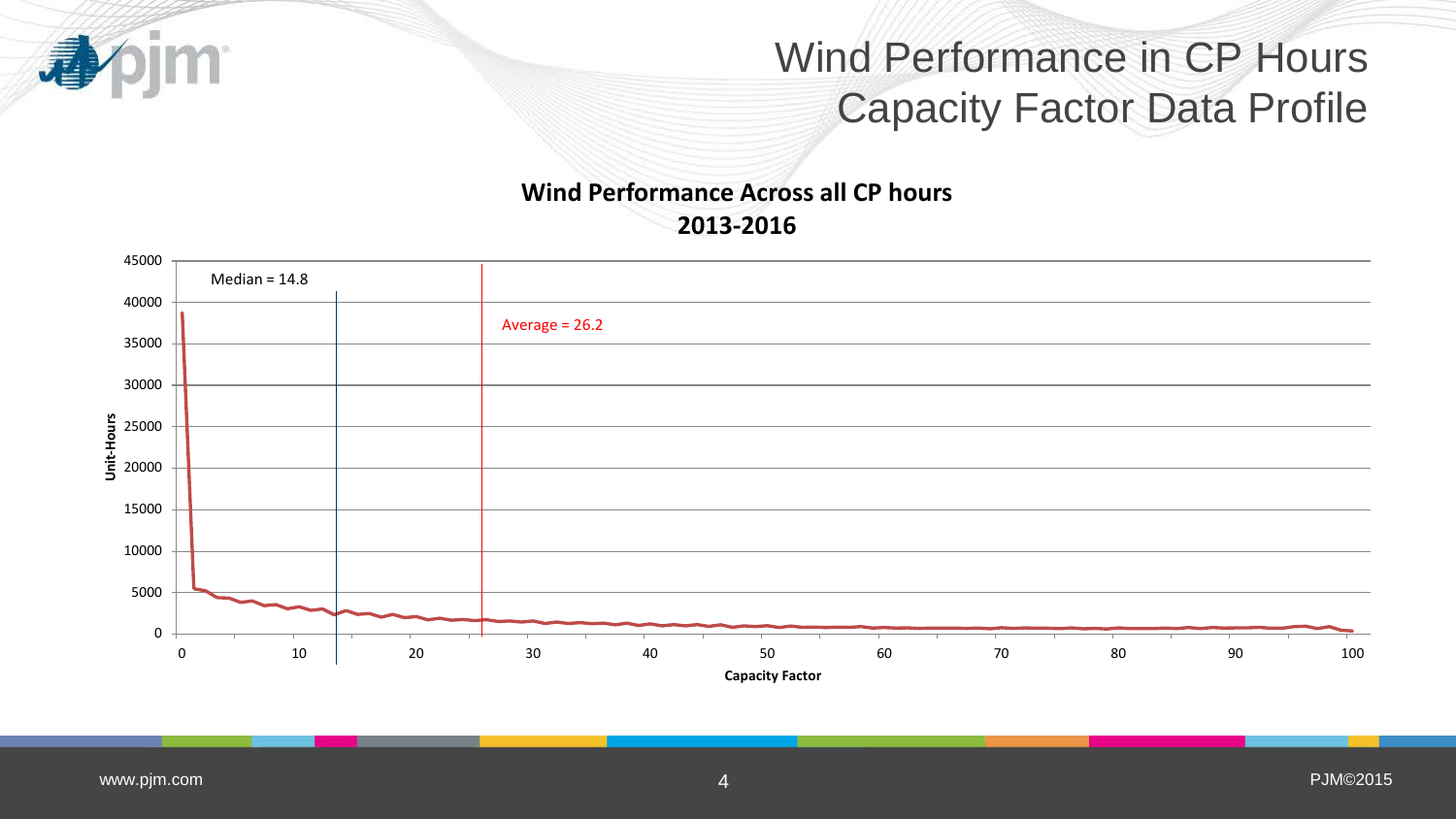## Solar Performance in CP Hours Capacity Factor Data Profile

#### **Solar Performance Across all CP hours 2013-2016**

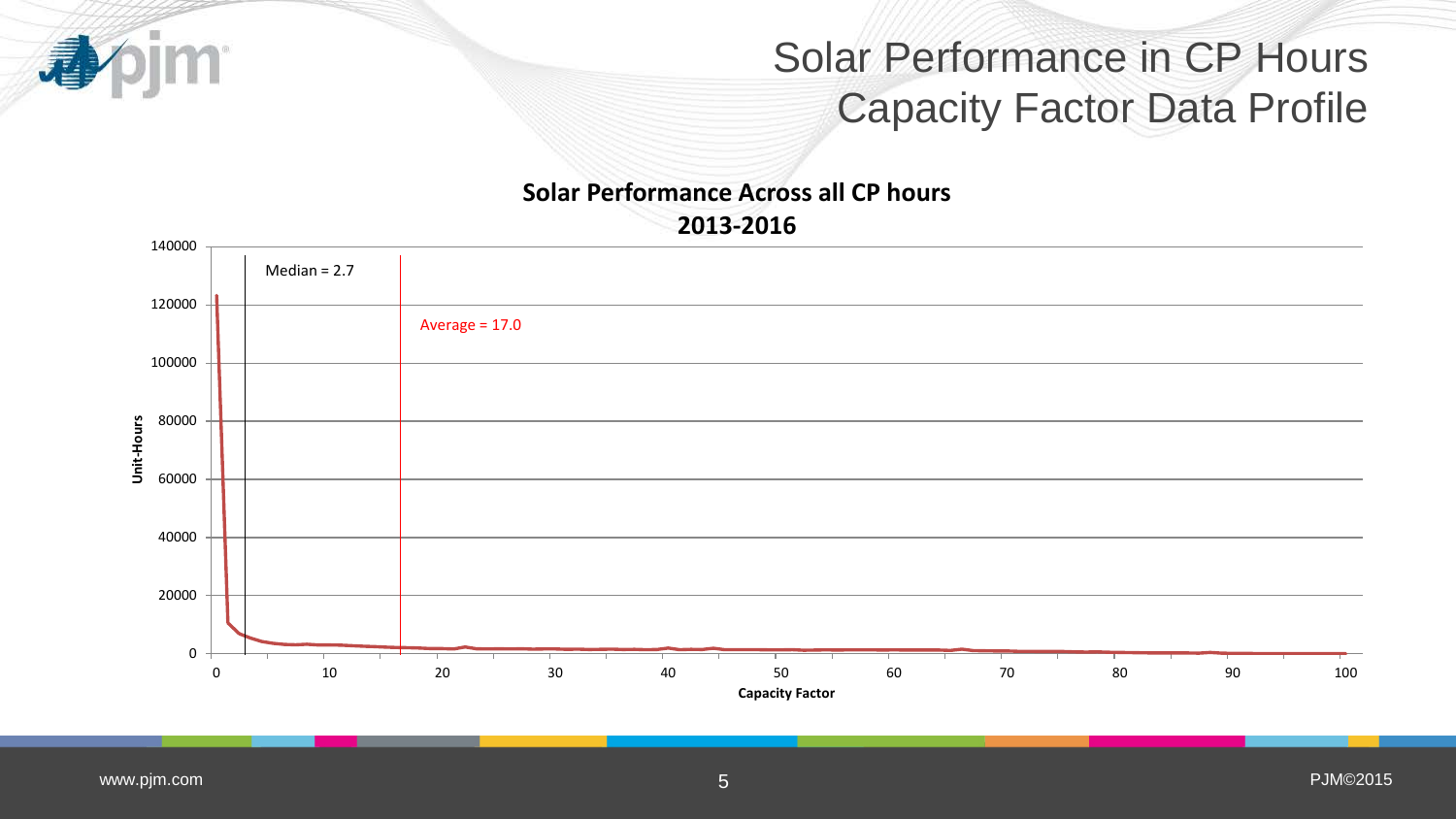

## Intermittent Unit Capacity Factors Hours when Load > 50/50 W/N Peak

| <b>Unit Type</b> | <b>Summer Hours</b> |      | <b>Winter Hours</b> |                                              | <b>All Hours</b> |      |
|------------------|---------------------|------|---------------------|----------------------------------------------|------------------|------|
|                  |                     |      |                     | Average Median Average Median Average Median |                  |      |
| Wind             | 11.2                | 4.5  | 36.8                | 31.6                                         | 28.8             | 17.2 |
| Solar            | 42.2                | 42.1 | 15.3                | 0.0                                          | 21.3             | 3.2  |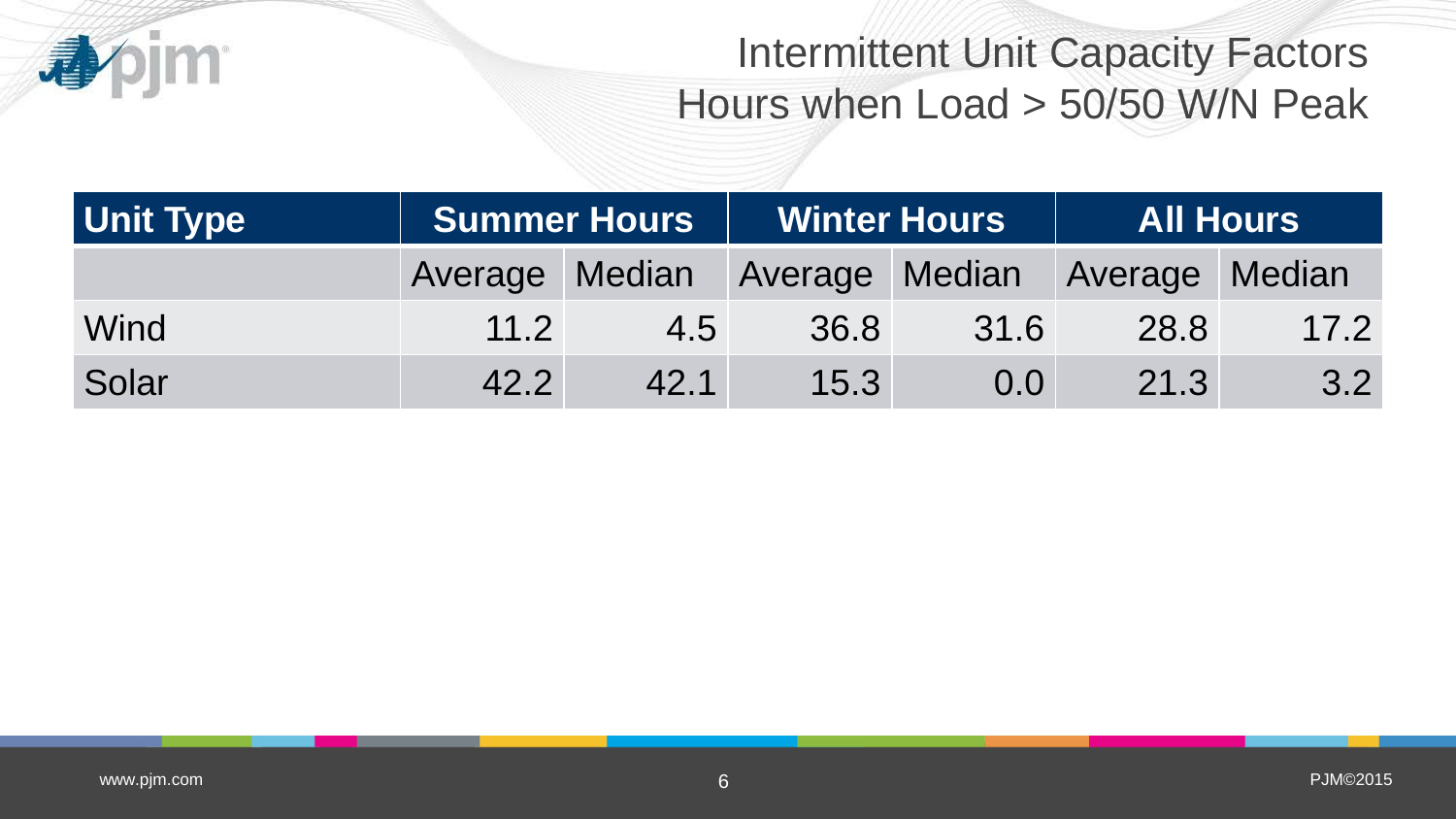

### Wind Performance Hours when Load > 50/50 WN Peak Capacity Factor Data Profile

#### **Wind Performance Across all Hours when Load >50/50 WN Peak 2008-2015**